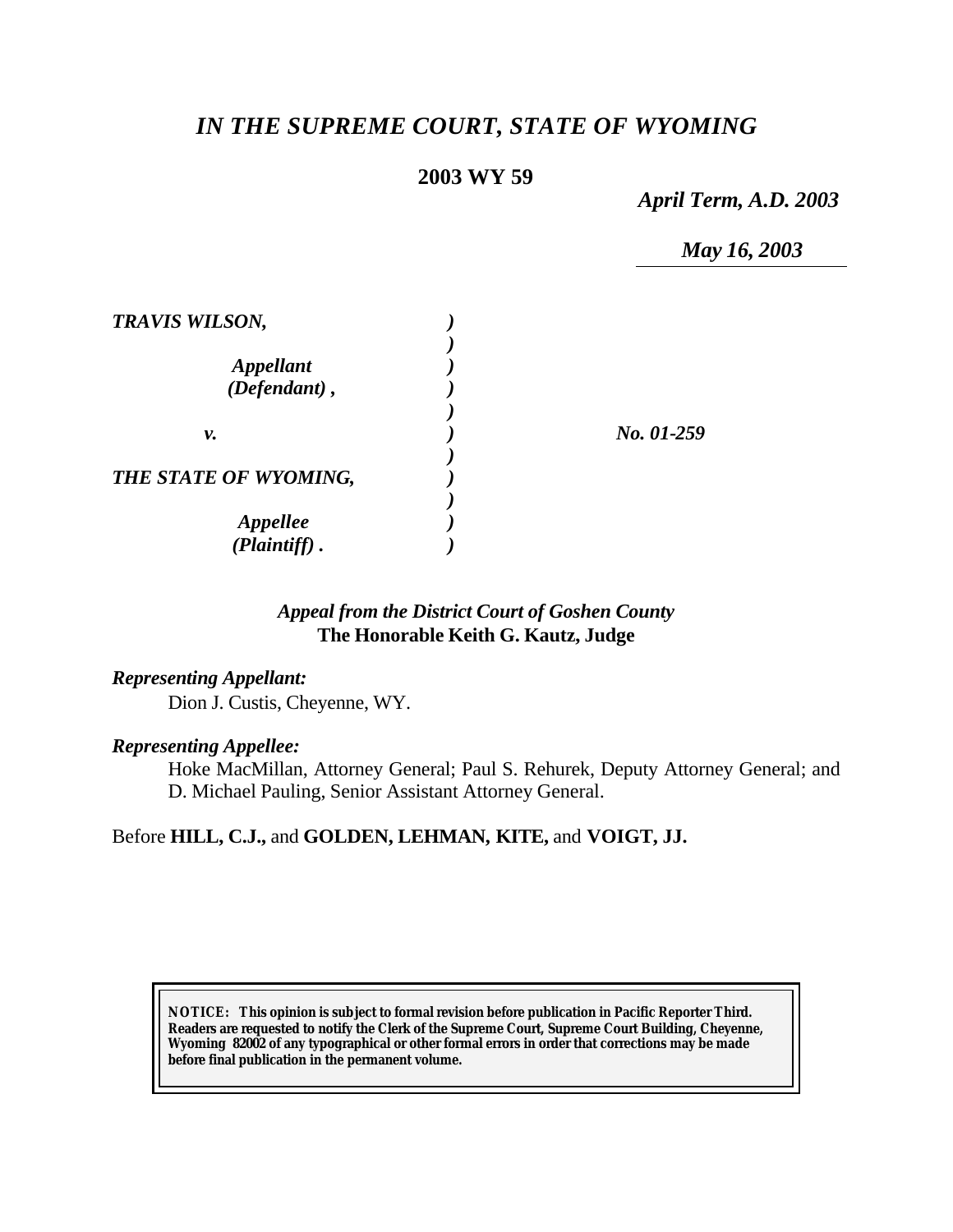#### **LEHMAN, Justice.**

[¶1] Travis Wilson (Wilson) appeals the district court's ruling on his post-sentence motion to withdraw his guilty plea. Wilson also claims he was denied effective assistance of counsel. Finding no error, we affirm.

#### *ISSUES*

[¶2] The issues presented by this appeal are 1) whether Wilson was denied effective assistance of counsel, and 2) whether the district court erred when it denied Wilson's postsentence motion to withdraw his guilty plea.

### *FACTS*

[¶3] Wilson was formally charged with one count of burglary on March 28, 2001. Arraignment for this charge was held before the district court on June 28, 2001, and, pursuant to a plea agreement, Wilson entered a guilty plea. On August 28, 2001, Wilson was sentenced to four to seven years at the Wyoming State Penitentiary. Further, the district court ordered that Wilson be considered for participation in the Youthful Offender Boot Camp.

[¶4] On February 7, 2002, Wilson filed a motion to withdraw guilty plea alleging that his guilty plea was involuntary and the product of ineffective assistance of counsel. After hearing, this motion was denied by the district court.

### *STANDARD OF REVIEW*

[¶5] We recently reiterated in *Herrera v. State*, 2003 WY 25, ¶9, 64 P.3d 724, ¶9 (Wyo. 2003), that the standard for withdrawing a plea of guilty after sentencing is governed by W.R.Cr.P. 32(d) and that, in such a situation, a guilty plea may be set aside "only to correct manifest injustice." Moreover, under the applicable abuse of discretion standard, we determine whether the trial court could reasonably conclude as it did and whether any part of its ruling was arbitrary and capricious. *Wagstaff v. Sublette County Bd. of County Comm'rs*, 2002 WY 123, ¶27, 53 P.3d 79, ¶27 (Wyo. 2002).

[¶6] We also recently recited the standard of review applicable to assertions of ineffective assistance of counsel in *Kearns v. State*, 2002 WY 97, ¶20, 48 P.3d 1090, ¶20 (Wyo. 2002) (quoting *Grainey v. State*, 997 P.2d 1035, 1038-39 (Wyo. 2000)):

> When reviewing a claim of ineffective assistance of counsel, the paramount determination is whether, in light of all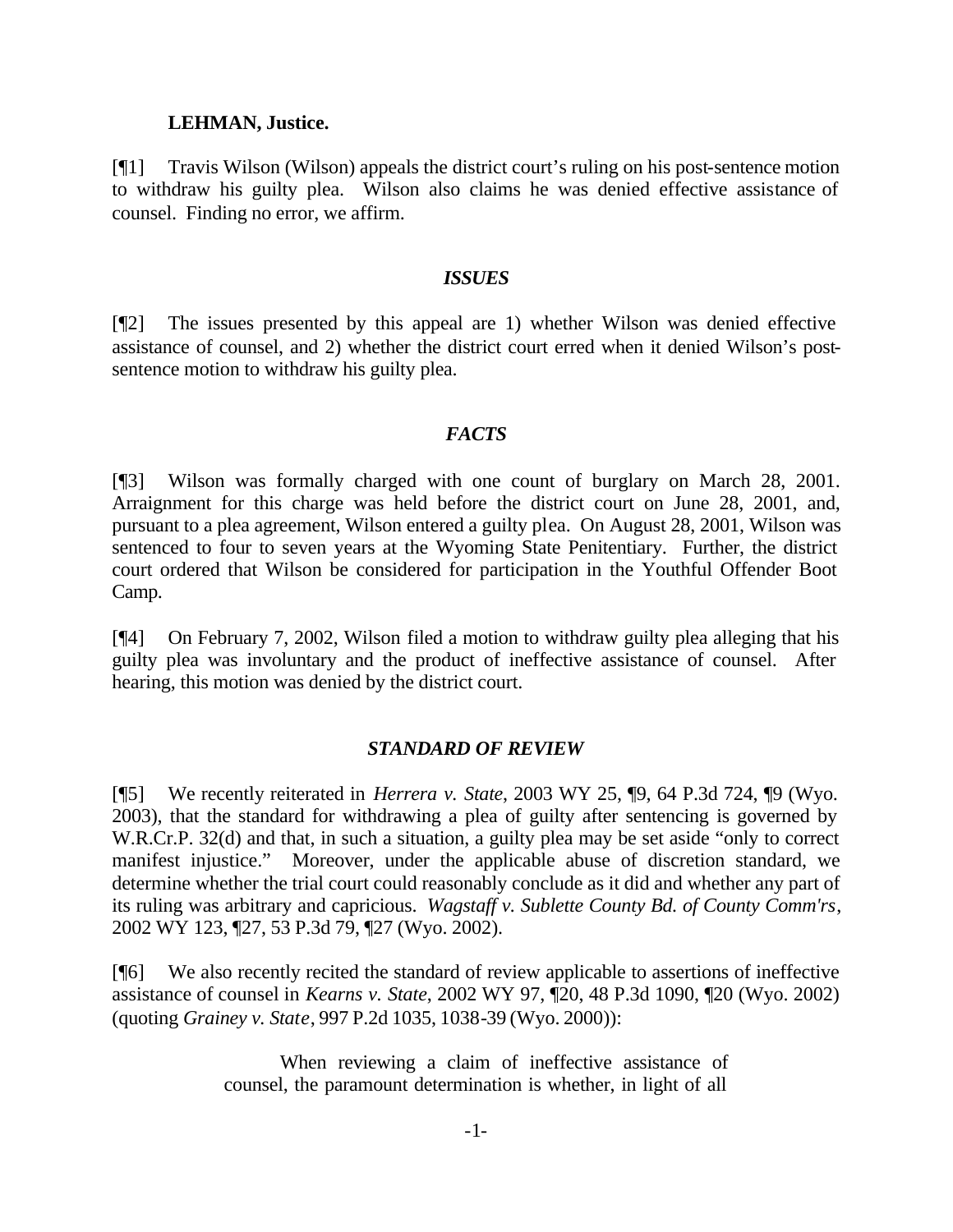the circumstances, trial counsel's acts or omissions were outside the wide range of professionally competent assistance. *Herdt v. State*, 891 P.2d 793, 796 (Wyo. 1995); *Starr v. State*, 888 P.2d 1262, 1266-67 (Wyo. 1995); *Arner v. State*, 872 P.2d 100, 104 (Wyo. 1994); *Frias v. State*, 722 P.2d 135, 145 (Wyo. 1986). The reviewing court should indulge a strong presumption that counsel rendered adequate assistance and made all significant decisions in the exercise of reasonable professional judgment. *Herdt*, at 796; *Starr*, at 1266; *Arner*, at 104; *Strickland v. Washington*, 466 U.S. 668, 689, 104 S.Ct. 2052, 2065, 80 L.Ed.2d 674 (1984).

Under the two-prong standard articulated in *Strickland* and *Frias*, an appellant claiming ineffective assistance of counsel must demonstrate on the record that counsel's performance was deficient and that prejudice resulted. *Strickland*, 466 U.S. at 687, 104 S.Ct. at 2064; *Starr*, at 1266; *King v. State*, 810 P.2d 119, 125 (Wyo. 1991) (Cardine, J., dissenting); *Campbell v. State*, 728 P.2d 628, 629 (Wyo. 1986); *Frias*, 722 P.2d at 145. In other words, to warrant reversal on a claim of ineffective assistance of counsel, an appellant must demonstrate that his counsel failed to "render such assistance as would have been offered by a reasonably competent attorney" and that "counsel's deficiency prejudiced the defense of [the] case." *Lower v. State*, 786 P.2d 346, 349 (Wyo. 1990). "The benchmark for judging any claim of ineffectiveness must be whether counsel's conduct so undermined the proper functioning of the adversarial process that the trial cannot be relied on as having produced a just result." *Strickland*, 466 U.S. at 686, 104 S.Ct. at 2064.

#### *DISCUSSION*

[¶7] Wilson asserts that his counsel demonstrated deficient performance by failing to correctly advise him and by failing to allow Wilson ample time to decide how he should plead. Specifically, Wilson complains that he was only allowed to speak with his counsel on one occasion regarding his defense and plea and that this meeting took place immediately prior to his arraignment. According to Wilson, his intent was to plead not guilty. However, due to heated conversation and debate with his counsel and because he was advised that if he pled guilty he would receive four months of boot camp but if he pled not guilty he would receive ten years in prison, he changed his mind and decided to plead guilty. Wilson contends his counsel's advice about his possible sentence and the inadequate time he had to decide how to plead, render his guilty plea involuntary. In addition, Wilson argues that his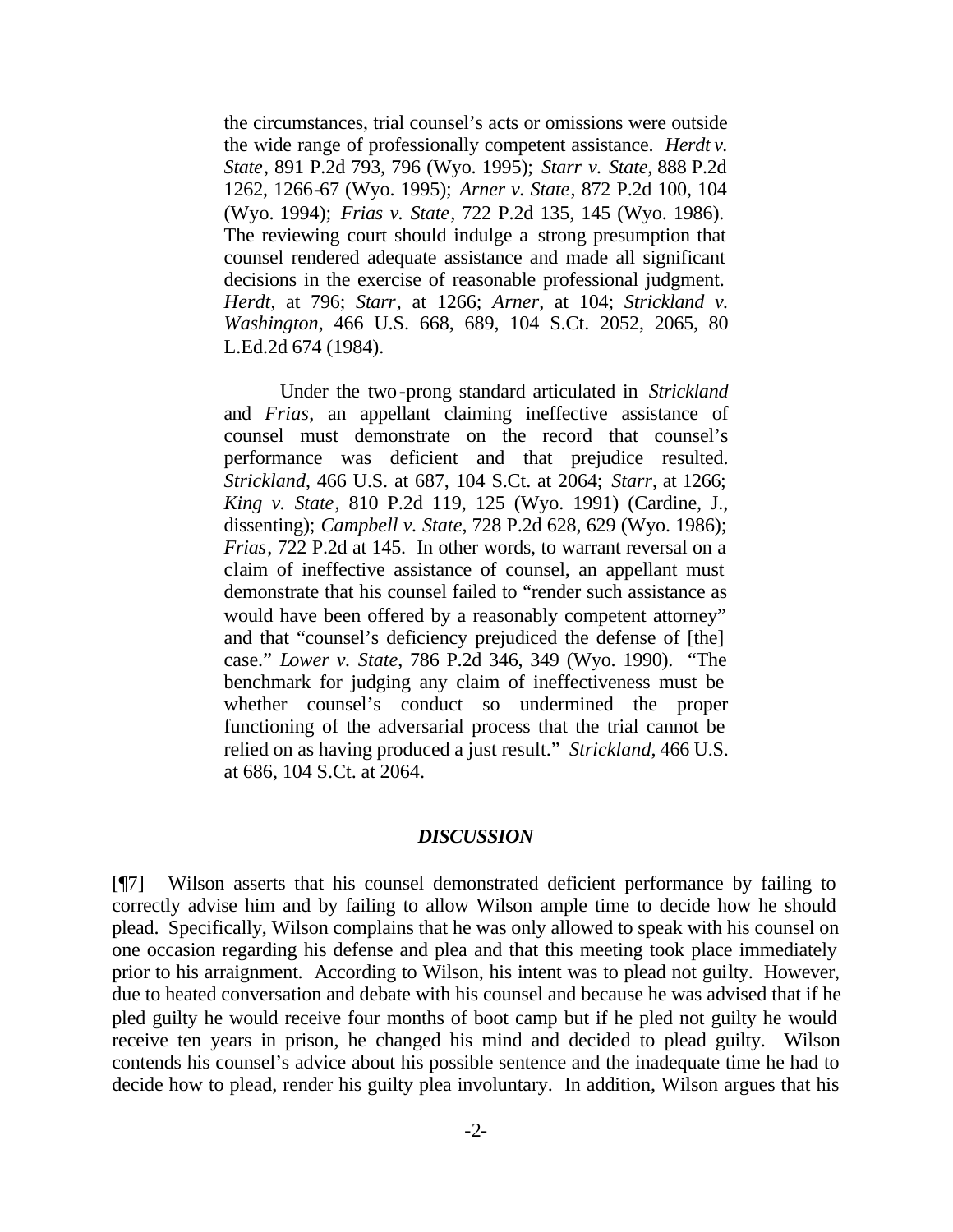counsel's actions caused him to plead guilty to a crime that he did not commit, which further resulted in his prejudice because he lost his right to a trial by a jury of his peers. We do not agree.

[¶8] The transcript of Wilson's arraignment proceeding discloses the following:

[THE COURT:] Mr. Wilson, this hearing is called an arraignment. The purpose for the hearing is to be sure that you understand what's going on in the case, before I ask you to enter a plea. I am going to review the charges that you face, the maximum possible penalties on those charges, and some of your rights. If there is something you don't understand, or if you have a question, please ask [your counsel] or ask me.

Is there any reason you cannot understand me today?

MR. WILSON: No, sir.

THE COURT: Are you under the influence of any sort of medicine or alcohol or drugs?

MR. WILSON: No, sir.

THE COURT: Do you have any disabilities?

MR. WILSON: No, sir.

THE COURT: Let's begin by reviewing the charges. The accusation in this case is found on a document called the information. The information accuses you of the crime of burglary. Particularly, you are accused of committing burglary on or about the 24<sup>th</sup> day of February of this year, here in Goshen County at [the victim's] residence.

Mr. Wilson, burglary is defined as entering some place without authority and having intent to either steal or to commit a felony once you get inside. That's the definition of burglary, and that's what you are accused of doing at this residence on February  $24^{\text{th}}$ .

Do you understand that?

[MR. WILSON]: Yes, sir.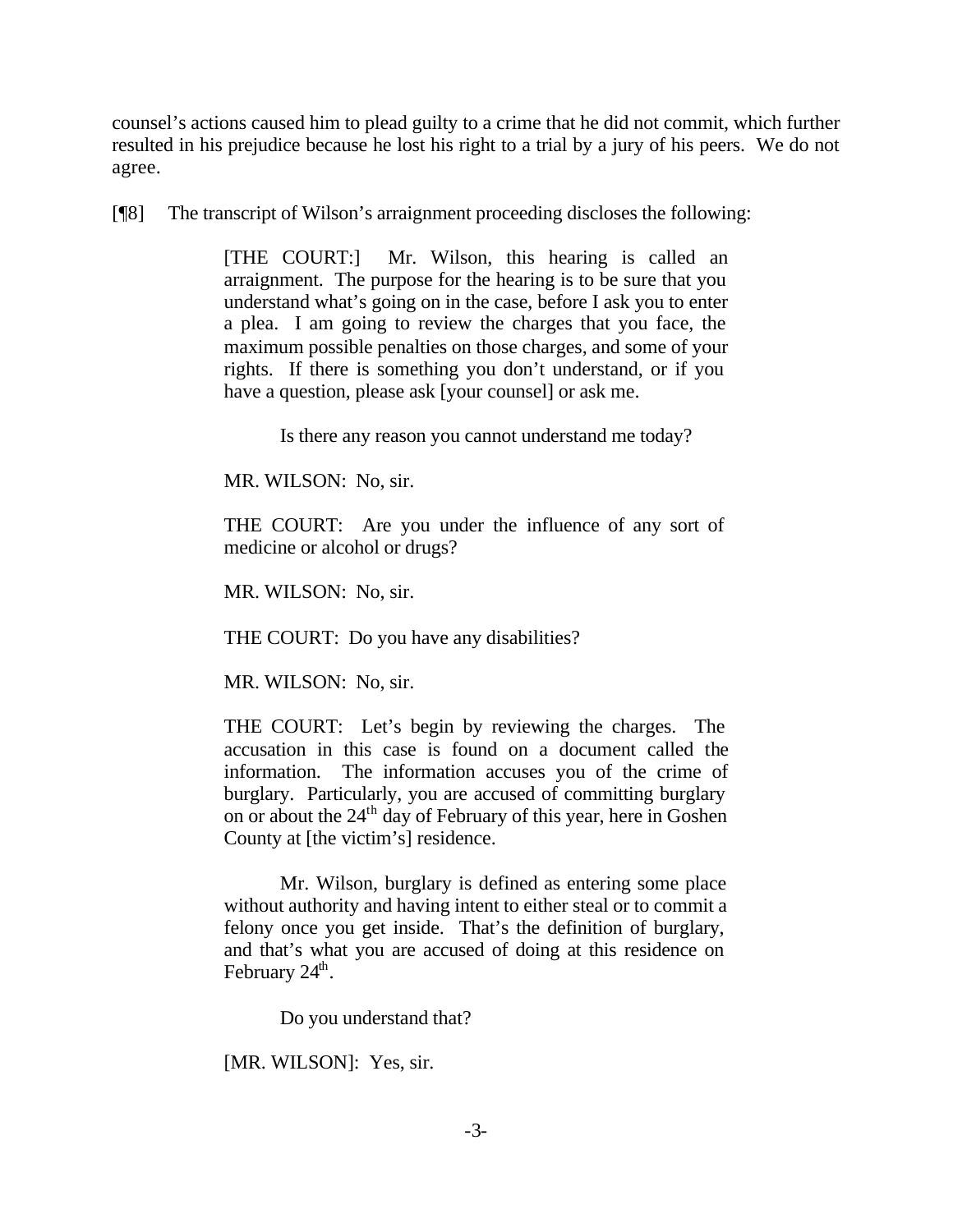THE COURT: Do you have any questions about that?

MR. WILSON: No, sir.

THE COURT: Burglary is a felony. In Wyoming the maximum possible penalty for burglary is ten years in prison, a \$10,000 fine, or both.

In addition to those consequences, if you are found guilty, you could be required to make restitution for any damages that you caused. You can be required to repay the state for the services of a public defender; and you can be required to make a payment to the Crime Victim's Fund.

The amount of that payment depends on your earning capacity. There is a minimum amount of \$100 if you have any earning capacity.

The law also requires if you are found guilty that you pay a small court cost of \$10. I mentioned that burglary is a felony. If you are found guilty or plead guilty, you will have a felony record; and there are some results that go with that.

Persons with a felony record usually can't hold public offices, can't serve on juries, can't vote. It's a crime for persons with felony records to carry certain kinds of weapons. There may be other consequences that you should talk to your lawyer about.

So, Mr. Wilson, do you have any questions about the accusations or the maximum possible penalty?

MR. WILSON: No, sir.

THE COURT: Do you feel you understand them?

MR. WILSON: Yes, sir.

THE COURT: Now, I want to review with you some of your rights.

Under the Constitution you have the right to plead not guilty. You have the right to plead not guilty or not triable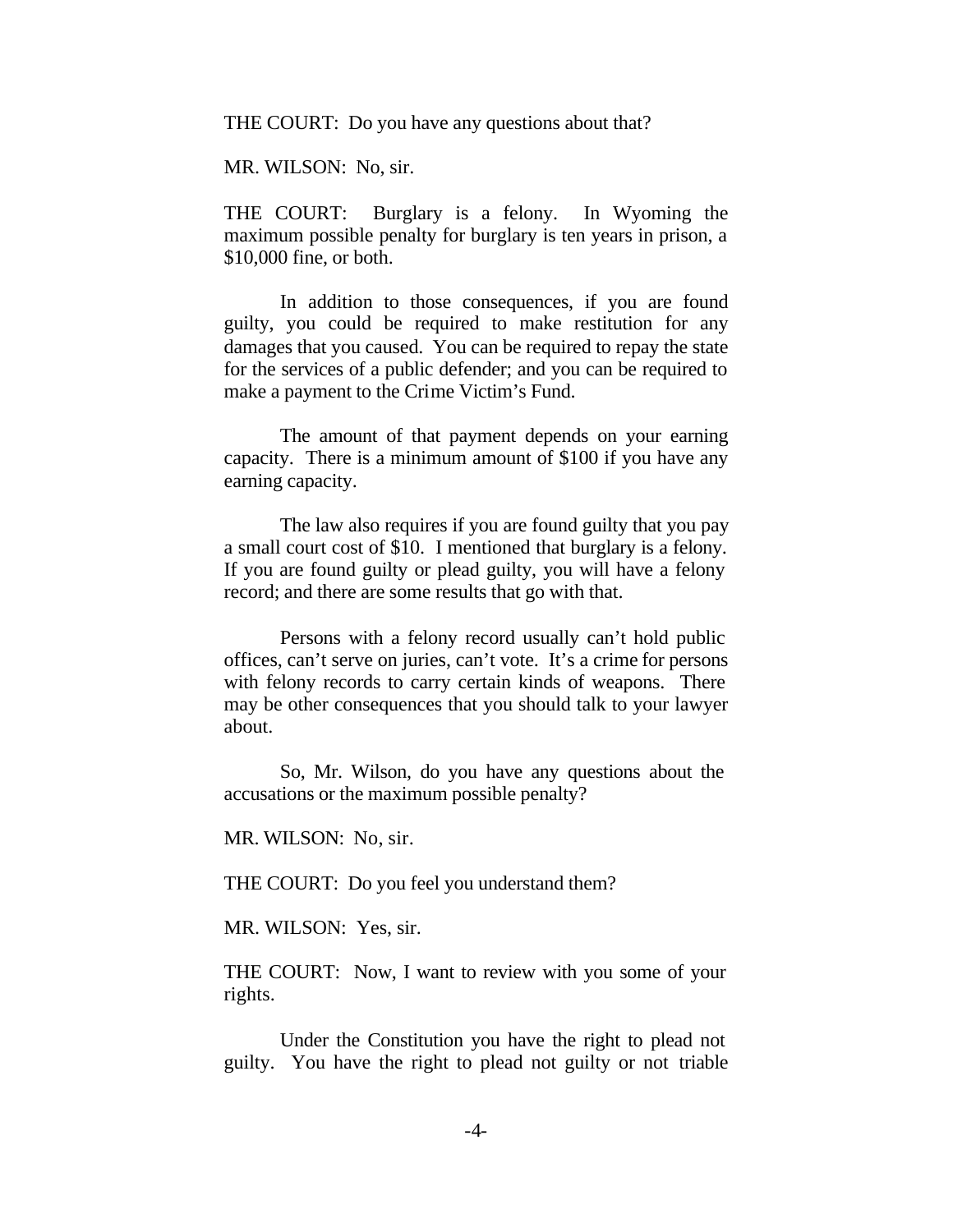because of mental illness or deficiency. You can plead guilty, or you can plead no contest if the Court consents.

For purposes of this criminal case, a no contest plea has the same result as a guilty plea.

You are presumed to be innocent. That means that you do not have to disprove these charges. You don't have to prove anything. Instead, all of the burden of proof is on the state. The state has the burden of proving every element of the crime of burglary to be true beyond a reasonable doubt; and if the state can't meet that burden of proof, you are found not guilty, because you are presumed that way.

If you plead not guilty, you have the right to a speedy and a public jury trial. That's usually a trial within 120 days from today.

At the trial you have the right to confront the evidence against you. That means that you have the right to see and to hear all of the witnesses and all of the evidence that the state presents. You have the right to have your lawyer cross examine the state's witnesses.

Although you do not have to prove anything on your own, if you wish, you may bring witnesses and evidence to court. If you ask, the Court will issue subpoenas or court orders that require witnesses to come here.

You personally have the right to testify if you wish, but you also have the right to be silent. You don't have to testify. You don't have to answer questions, and it would never be used against you if you chose to be silent.

On the other hand, if you choose to testify, whatever you say could be used against you; so it's important to talk to your lawyer before you decide if you want to testify or answer questions.

You have the right to appeal any decisions this Court makes or any actions this Court takes to the Wyoming Supreme Court.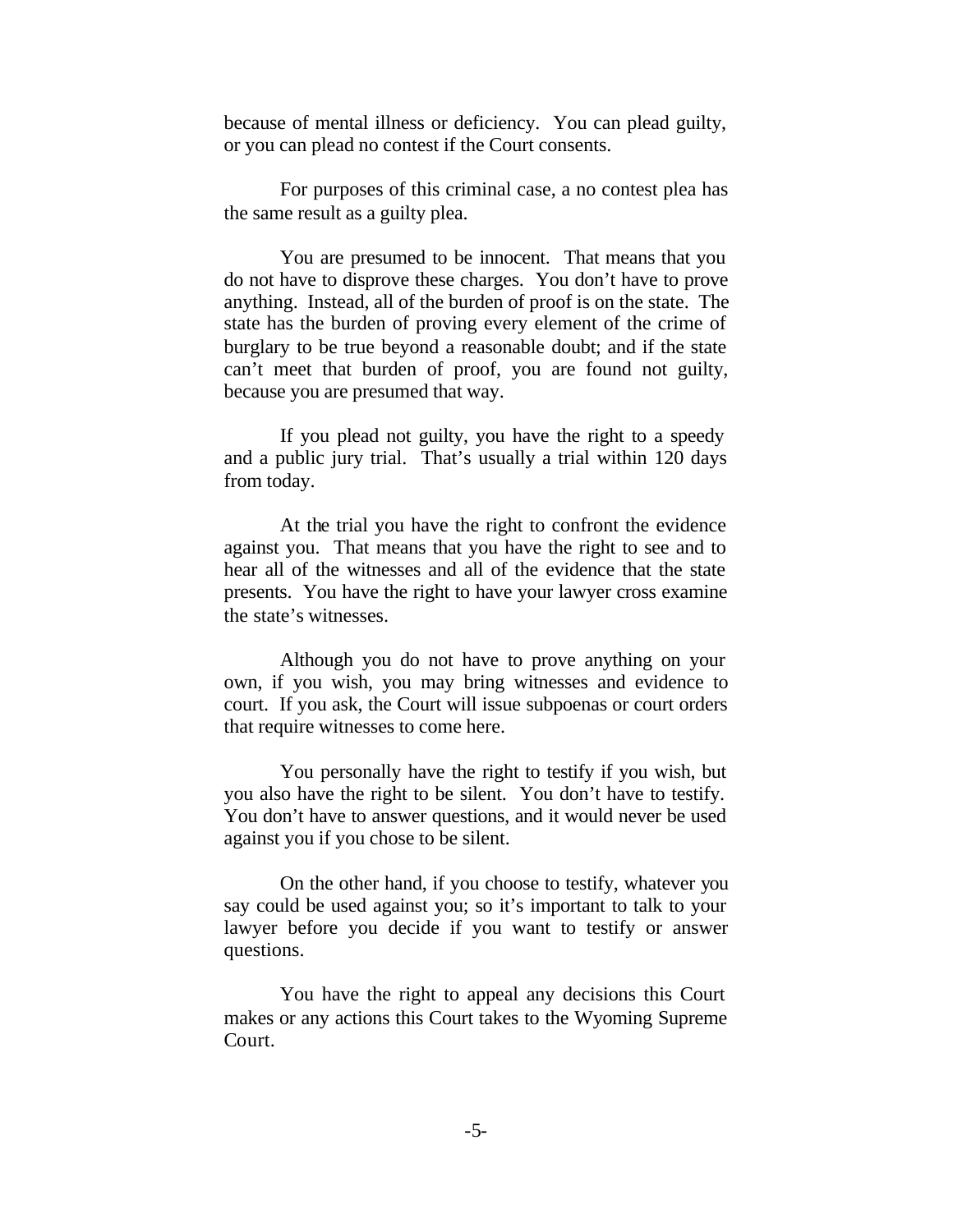And you have the right to be represented by a lawyer at every stage of the case. If you are unable to afford an attorney, the Court appoints one to represent you; but if you have an ability to earn an income and to repay the state in the future for that lawyer, you may have to make such payments.

Mr. Wilson, do you understand those rights?

MR. WILSON: Yes, sir.

THE COURT: Do they make sense to you?

MR. WILSON: Yes, sir.

THE COURT: Do you have any questions about them?

MR. WILSON: No, sir.

THE COURT: Mr. Wilson, then I want you to tell me what you understand you are accused of in this case.

MR. WILSON: Burglary.

THE COURT: And tell me what the maximum possible penalty could be.

MR. WILSON: Ten years, ten thousand.

THE COURT: Before I ask you to plead, I want you to know some of the consequences if you should enter a guilty plea. By pleading guilty, you will give up some of the right[s] that you have. You will give up the presumption that you are not guilty. You would give up the right to a trial, and there wouldn't be one. You will give up the right to confront witnesses against you, and the state would not have to prove anything.

You will give up the right to object to anything that has happened in this case up to this point or to appeal it.

If you plead guilty, the only issue left is the sentence.

Also, if you plead guilty, you give up your right to be silent, and you may be required to testify under oath about what you did. Whatever you say could be used against you then. If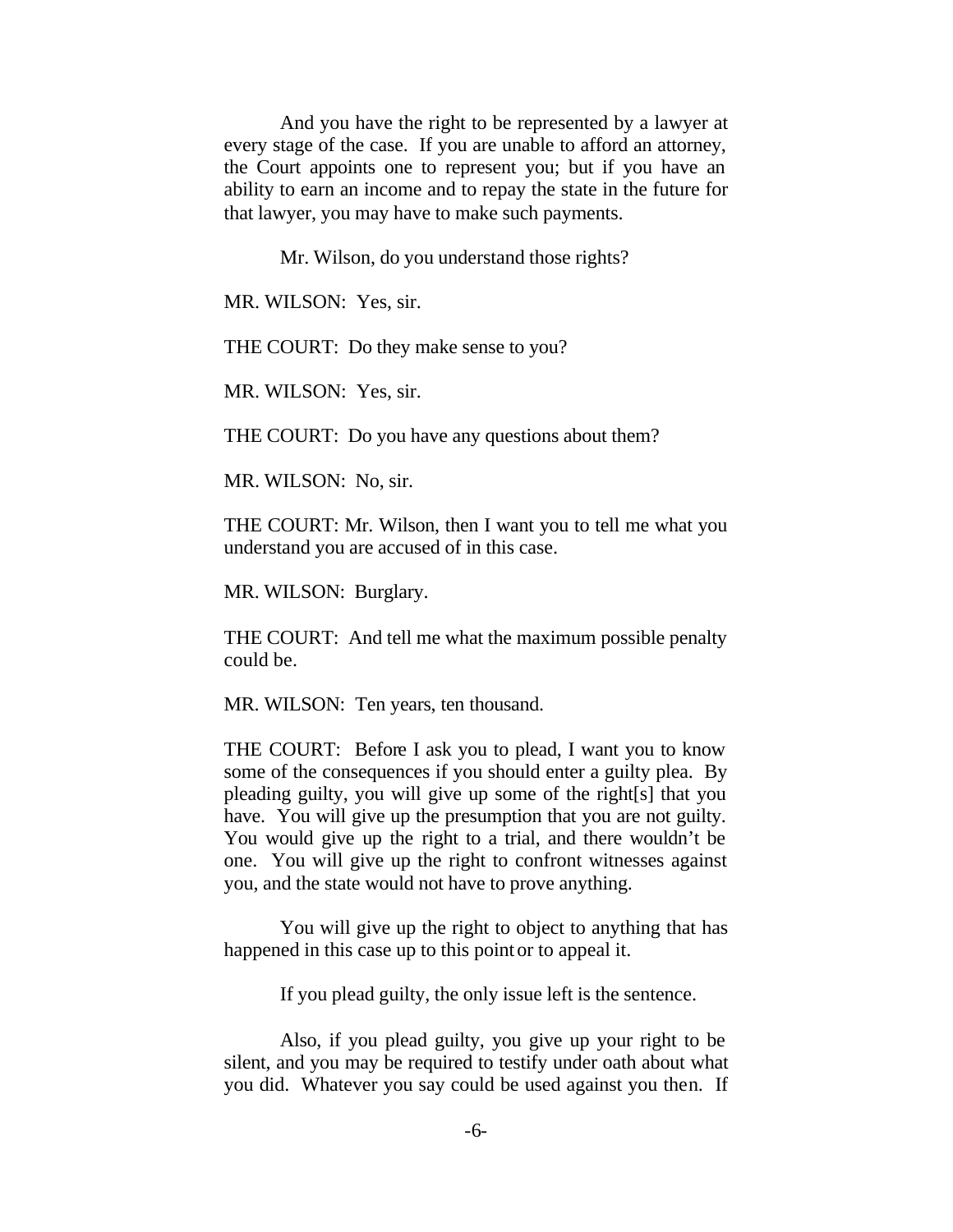you testified falsely under oath, you can be charged with another crime called perjury.

If you plead guilty to this crime, and you are already on probation or parole for some other crime, your probation or parole could be revoked in addition to whatever sentence you get in this case.

So those are some consequences of—potential consequences of pleading guilty. Do you understand that?

MR. WILSON: Yes, sir.

THE COURT: Do these things make sense to you as well?

MR. WILSON: Yes, sir.

THE COURT: Mr. Wilson, how you plead should be your own choice. You should get advice from your lawyer, or anyone else you want to get advice from, but no one can make you plead a certain way or force you or coerce you. Do you feel that that has happened, that anyone has tried to make you plead a certain way or force you?

MR. WILSON: No, sir.

THE COURT: Has anyone threatened you or tried to entice you or made some secret promises to get you to plead a certain way?

MR. WILSON: No, sir.

THE COURT: Then with respect to the plea that you are going to make, do you feel that you are acting voluntarily?

MR. WILSON: Yes, sir.

THE COURT: And have you talked to your lawyer about how you want to plead?

MR. WILSON: Yes, sir.

THE COURT: Mr. Wilson, sometimes the parties enter into plea negotiations or plea bargains. Plea negotiations are permissible, but they are not necessarily binding on the Court. I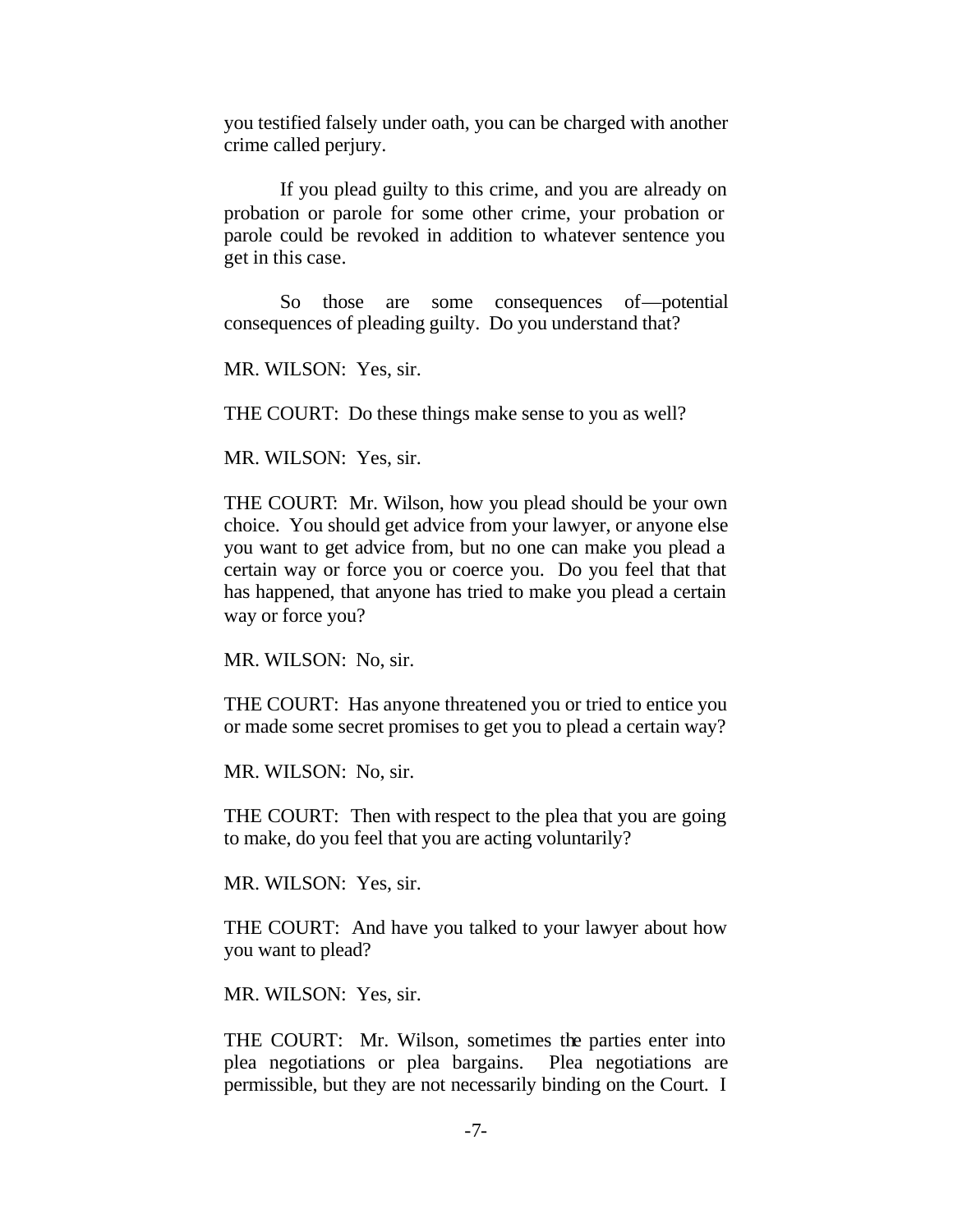may reject a plea agreement, or I may hear a plea agreement and accept your guilty plea under that agreement, but then give you a different sentence.

Do you understand that?

MR. WILSON: Yes, sir.

THE COURT: Counsel, is there any agreement in this case?

[PROSECUTOR]: There is, Judge.

In exchange for a guilty plea, the state will present an offer of proof to the Court. The state has agreed to recommend a two to five year underlying sentence with a recommendation of Boot Camp.

Any sentence imposed by this Court would run consecutive to any incarceration period in Circuit Court on some underlying misdemeanors with regard to the animal.

THE COURT: [Defense counsel], is that correct?

[DEFENSE COUNSEL]: Yes, that's our understanding of the plea agreement, your Honor.

THE COURT: Mr. Wilson, has anyone forced you or required that you enter into this plea agreement?

MR. WILSON: No, sir.

THE COURT: Do you understand that by entering this plea agreement, you will give up your right to a trial and to any defenses that you might have?

MR. WILSON: Yes, sir.

THE COURT: I want to be sure that you understand the plea agreement the way that I do.

I understand that under this plea agreement, you would plead guilty to the crime of burglary and that the state would recommend a sentence of two to five years in the Wyoming State Penitentiary. The Court would be asked to recommend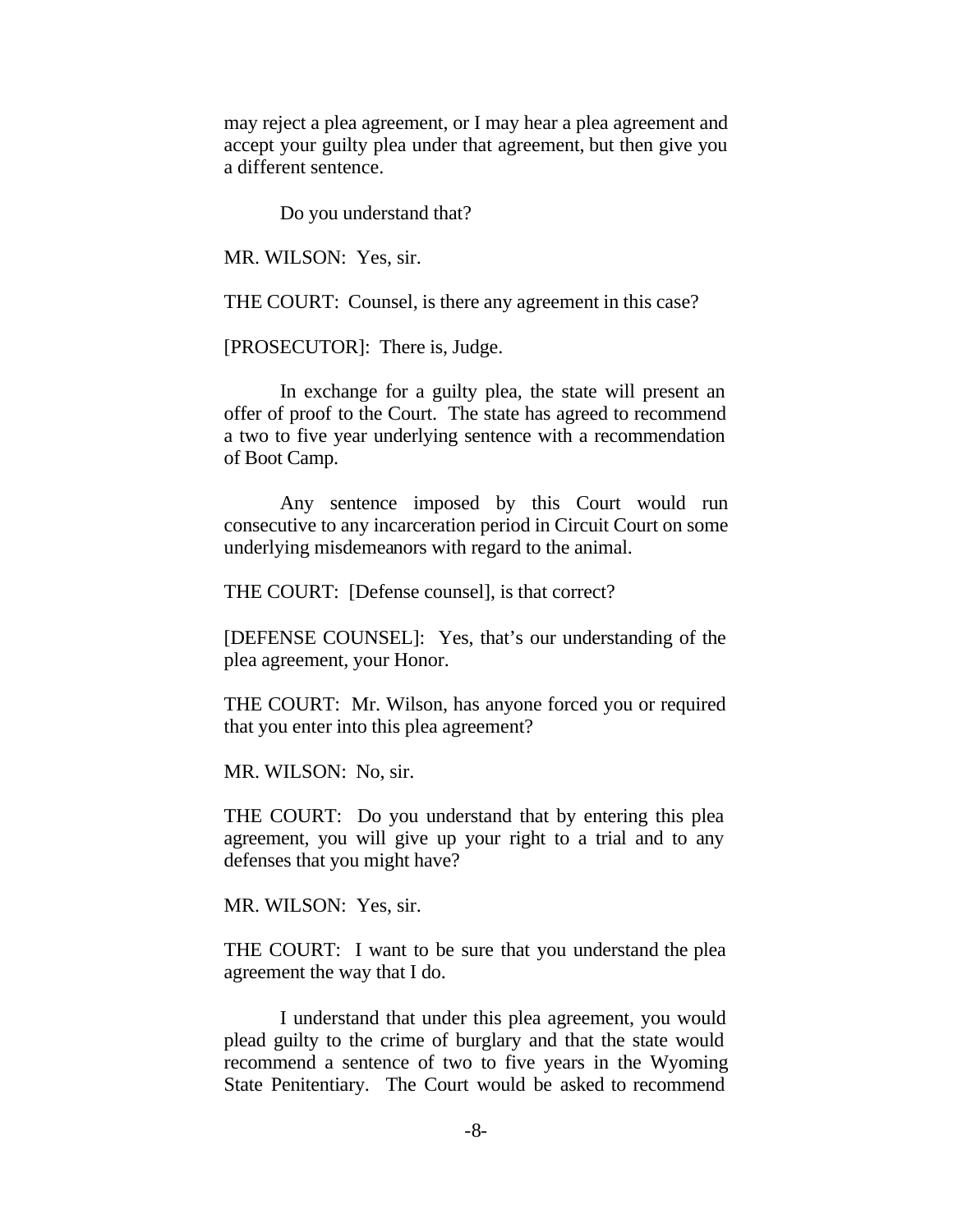that you go to the Youthful Offender treatment part of the prison system. That's commonly called the "boot camp"; and if you successfully complete the boot camp, then the Court would be asked to give you a sentence reduction that suspends the rest of your prison sentence and puts you on probation of some sort. It might be in a halfway house. It might be in a treatment facility. It might be under intensive supervision. It might be regular probation.

If you successfully completed that probation, then that will be the end of your sentence; but if you violated that probation, then you can still be brought back to Court and required to serve the rest of your two to five sentence.

Do you understand all of that?

MR. WILSON: Yes, sir.

THE COURT: Does that meet with your agreement?

MR. WILSON: Yes, sir.

THE COURT: Also, do you understand that this is only a recommendation? The Court might give you a different sentence.

MR. WILSON: Yes, sir.

THE COURT: Finally, do you understand that I can recommend if I wish that you go to the boot camp, but the final decision on that is the warden's at the prison? Do you understand that?

MR. WILSON: Yes, sir.

THE COURT: The Court will reserve—well, the Court is going to accept the plea agreement simply because the Court is not bound as to the sentence; and, subject to hearing a sufficient factual basis, the Court will entertain the plea agreement.

Mr. Wilson, I also want to make sure that you understand that the state said that they will recommend that this sentence be served after, or consecutive, to sentences in Circuit Court.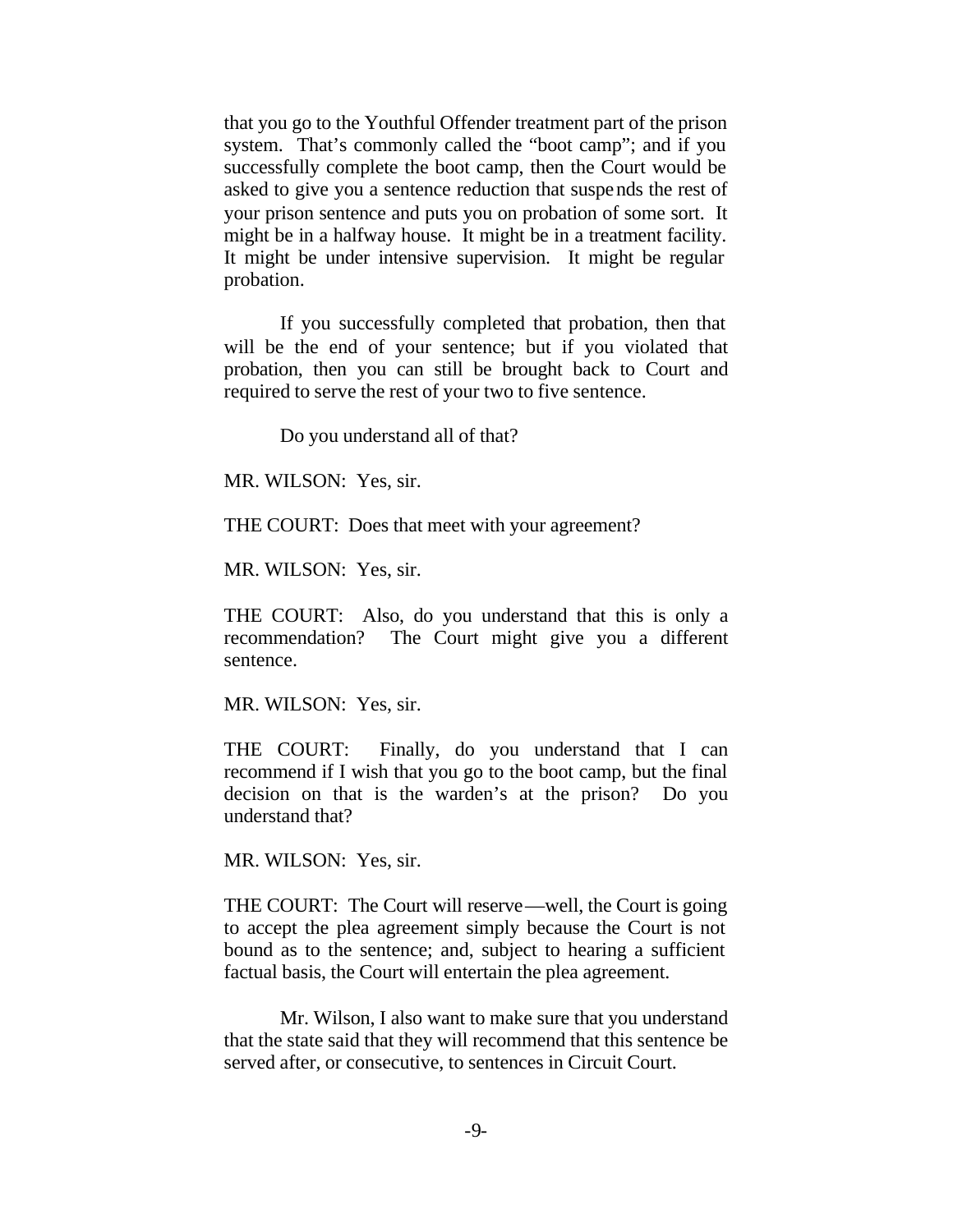Have those sentences been imposed yet?

[PROSECUTOR]: Judge, they are set for July  $6<sup>th</sup>$ , I believe, at one o'clock in the afternoon.

THE COURT: So we will know what they are before we sentence him?

[PROSECUTOR]: Correct.

THE COURT: Mr. Wilson, do you have any questions?

MR. WILSON: No, sir.

THE COURT: Do you feel you understand what's going on?

MR. WILSON: Yes, sir.

THE COURT: Please stand.

Mr. Wilson, to the charge in this case of burglary, do you plead guilty or not guilty?

MR. WILSON: Guilty.

THE COURT: Okay, you can be seated.

[Prosecutor], would you please relate to the Court what evidence the state would present if this went to trial?

[PROSECUTOR]: Sure, Judge. Thank you.

The state would offer primarily the testimony from [the victim], Tyson Perry, and Deputy Sheriff Morehouse; and they will indicate that on February  $24<sup>th</sup>$ , [the victim] left her residence. She had been dating Mr. Wilson for some period of time. She left her residence and took off with some friends and left two dogs, one that she was caring for and her personal dog.

That dog had been a victim and so had [the victim] of a prior act of animal cruelty to which Mr. Wilson had admitted.

Tyson Perry would provide information that he and Travis Wilson drove up to Lingle, Wyoming, to the residence.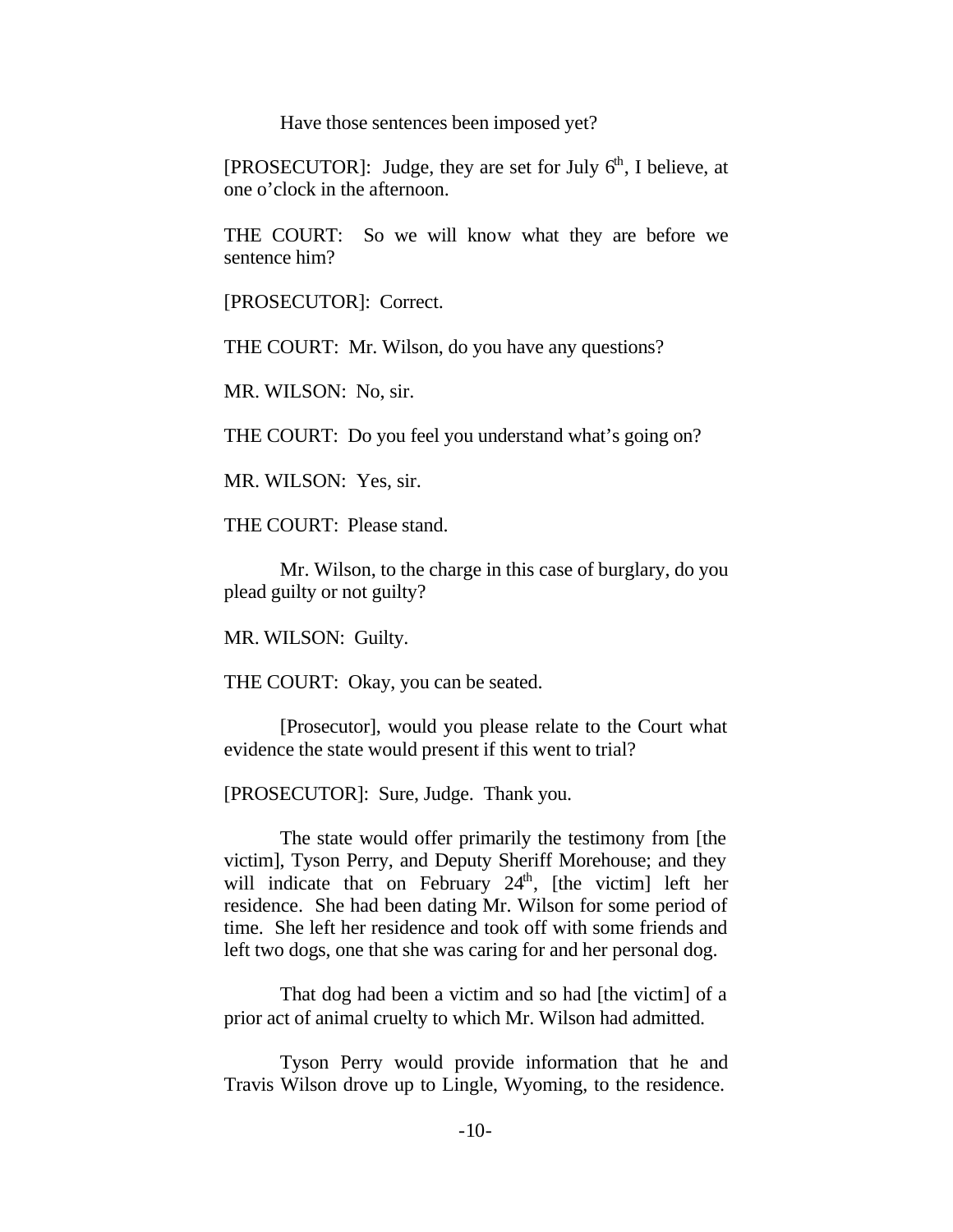Travis had talked about taking the dog, going up and getting the dog; and then on the way back after he did seize the dog, they talked about killing the dog.

Mr. Perry would also testify that Mr. Wilson entered the residence by opening the door and reaching inside of the trailer owned by [the victim] and grabbing the dog back out.

The dog was then taken to Mr. Wilson's home east of Torrington and was later killed and burned. We found the dog was burned the next day .. . [w]hen the carcass of the dog was later thrown back in [the victim's] residence.

The state would show all these acts happened within Goshen County, the State of Wyoming, on February  $24<sup>th</sup>$  of 2001.

THE COURT: What would [the victim] testify about authority to enter the house or not?

[PROSECUTOR]: They did date. Mr. Wilson, apparently had been there the night before, and there was some discussion between him and [the victim] that that was not acceptable when she was not around, so her testimony would be he did not have the authority to go in at that time.

Her testimony would be she also talked with Travis Wilson earlier that day and indicated that she would not be at home that night.

[THE COURT:] Mr. Wilson, do you agree that the state could produce the evidence I just heard?

MR. WILSON: Yes, sir.

. . .

THE COURT: The Court finds that Mr. Wilson is competent today. I find that you understand the nature of the charge and the maximum possible penalties and your rights.

The Court finds that you have voluntarily pled guilty to the charge, and the facts I heard support that plea; so I will accept your guilty plea.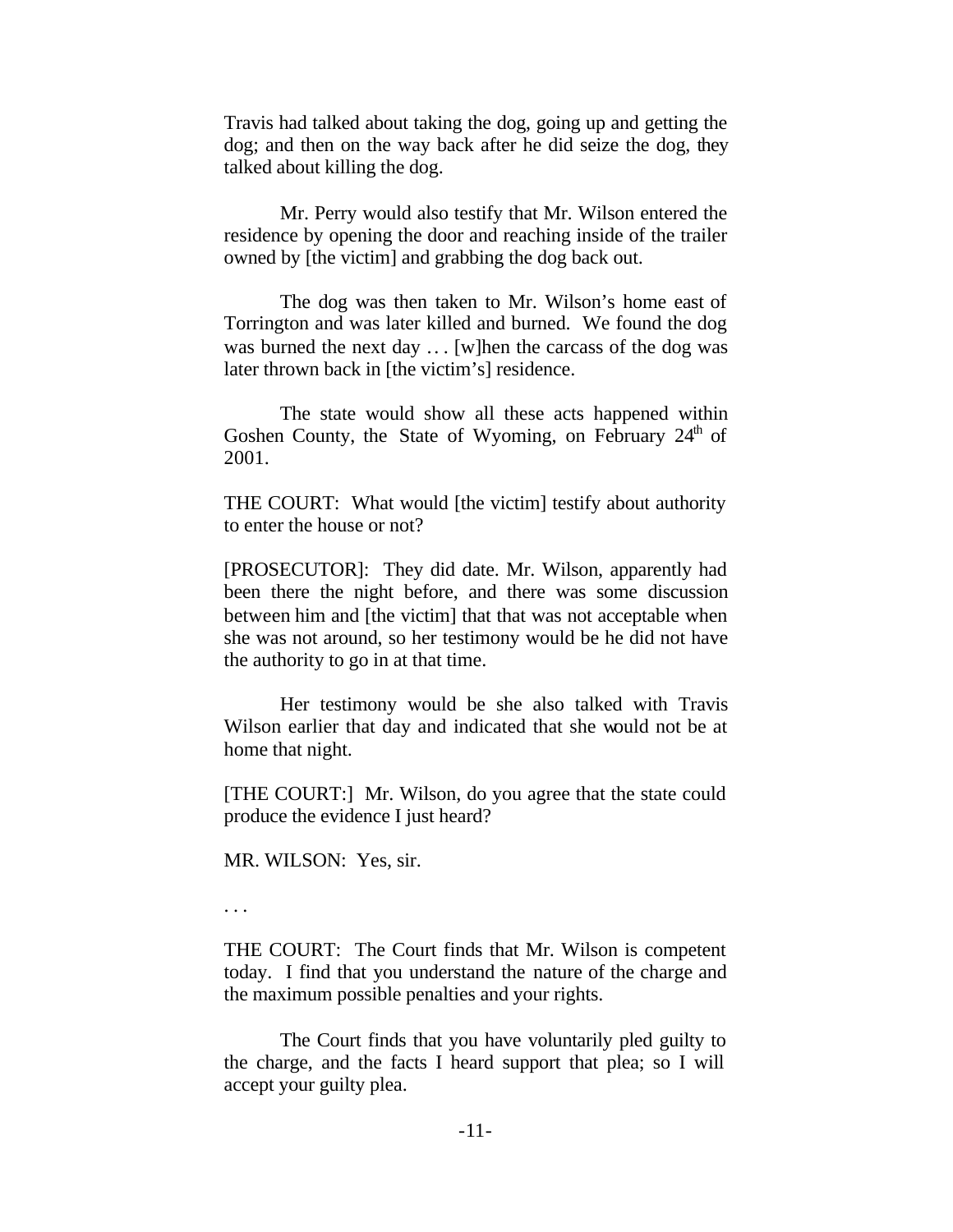[¶9] Upon review of this rather long recitation, we conclude that Wilson entered his plea of guilty voluntarily and with full knowledge of its consequences. We further note that Wilson explicitly acknowledged that upon entry of his guilty plea, he would waive his right to receive a jury trial.

> [A] plea of guilty entered by one fully aware of the direct consequences, including the actual value of any commitments made to him by the court, prosecutor, or his own counsel, must stand unless induced by threats (or promises to discontinue improper harassment), misrepresentation (including unfulfilled or unfulfillable promises), or perhaps by promises that are by their nature improper as having no proper relationship to the prosecutor's business (e.g. bribes).

*Rude v. State*, 851 P.2d 20, 23 (Wyo. 1993) (quoting *Brady v. United States*, 397 U.S. 742, 755, 90 S.Ct. 1463, 1472, 25 L.Ed.2d 747(1970)).

[¶10] Moreover, in *Lower v. State*, 786 P.2d 346, 349 (Wyo. 1990), this court stated what must be shown to establish ineffective assistance of counsel relating to the entry of a guilty plea:

> [W]here a defendant has entered a guilty plea, he may challenge his subsequent conviction on appeal only with respect to matters which affect the voluntariness of his plea or the subject-matter jurisdiction of the trial court. When a guilty plea has been entered upon the advice of counsel, the voluntariness of that plea may depend on the extent to which that advice comports with the constitutional guarantee to the effective assistance of counsel. . . .

. . .

When an attorney has allegedly misadvised his client with respect to the entry of a guilty plea, a determination must be made of whether the decision to plead and forego the defense of his case resulted in prejudice to the client. That determination involves two interrelated questions: whether, in the absence of counsel's error, the recommendation of a reasonably competent attorney concerning the plea would differ from that given; and whether, absent the error, the outcome of a trial would have been more advantageous to the client than the result of his plea.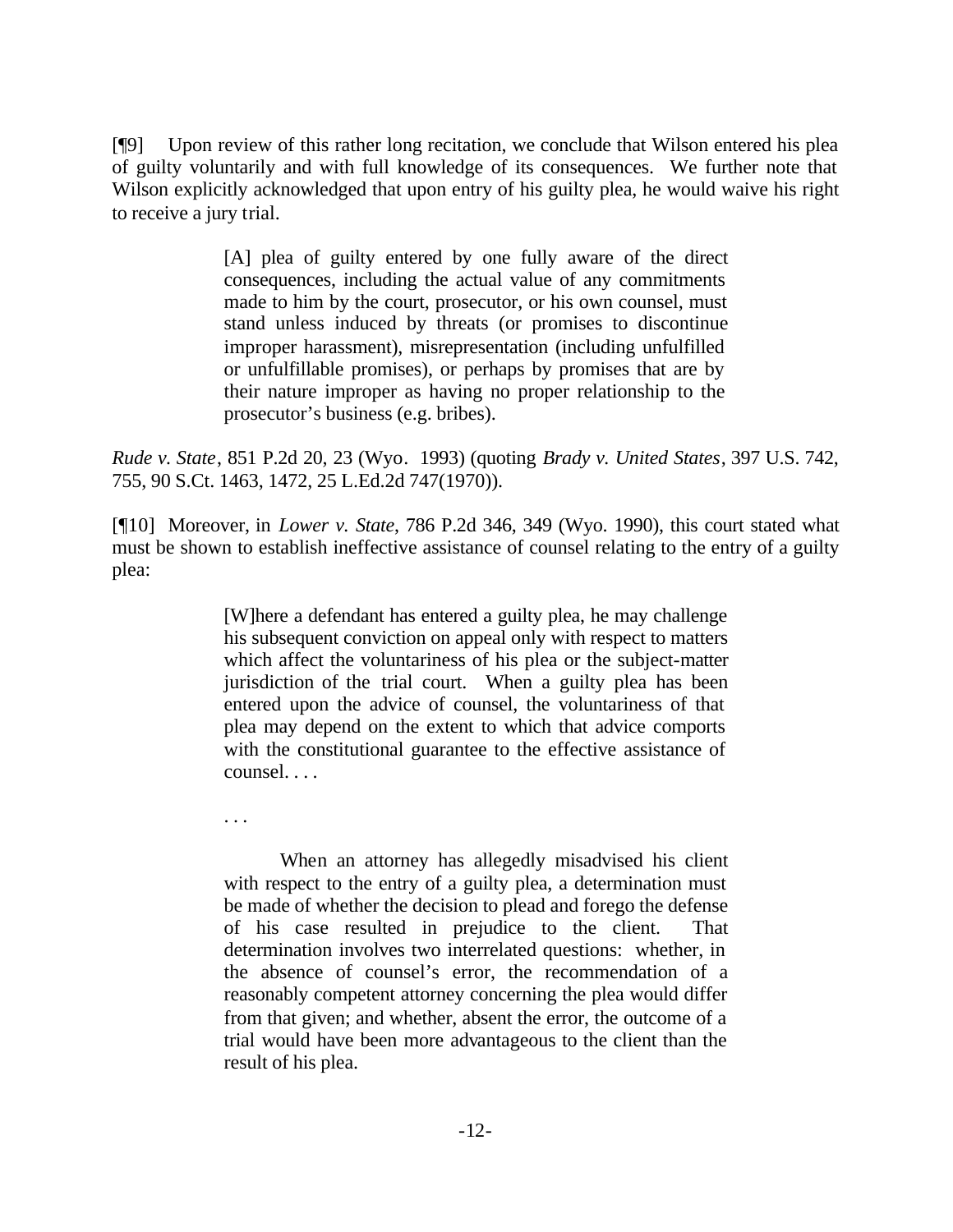(Citation omitted.) *See also Reyna v. State*, 2001 WY 105, ¶19, 33 P.3d 1129, ¶19 (Wyo. 2001); *Chapman v. State*, 2001 WY 25, ¶6, 18 P.3d 1164, ¶6 (Wyo. 2001); and *Hill v. Lockhart*, 474 U.S. 52, 59-60, 106 S.Ct. 366, 370-71, 88 L.Ed.2d 203 (1985).

[¶11] Wilson's chief complaint that his guilty plea was involuntary is refuted by his own numerous contrary statements at the arraignment proceeding. During this hearing, Wilson indicated that he understood each of the consequences associated with his plea of guilty and that this plea was voluntary. Wilson's claim that his guilty plea was involuntary because of his attorney's statement that he would get "ten years" if he did not accept the offered plea agreement lacks merit. Obviously, counsel's statement was meant to advise Wilson of the maximum possible sentence associated with a burglary charge and was accurate in this respect. *See* Wyo. Stat. Ann. § 6-3-301(b) (LexisNexis 2001). Therefore, we fail to see how the performance of Wilson's counsel was deficient. In any event, even assuming the statement made by Wilson's counsel was deficient, no prejudice resulted from this statement because the district court appropriately advised Wilson of the possible maximum sentence that could be assessed. We have previously also recognized in *Lower v. State*, at 349, that "a defendant cannot, however, be said to have been prejudiced by advice which is merely misleading if the trial court, prior to taking his plea, has corrected any misunderstanding engendered by that advice." (Citation omitted.)

[¶12] Wilson's remaining claims that his attorney essentially forced him to accept the plea and left him inadequate time to consider his plea options must also fail. Wilson affirmatively indicated to the district court that he received sufficient advice from his lawyer. Wilson also indicated that the decision to enter the plea agreement was his own personal choice without any outside force or coercion. The charge against Wilson had been pending for three full months before the arraignment. Additionally, before entering his guilty plea to the burglary charge, Wilson 1) met with his attorney at least once or twice in jail; 2) met with his attorney and his mother; 3) met with his attorney and a possible witness, Tyson Gilmore; and 4) met with his attorney along with his grandfather and grandmother. Considering these facts, we fail to see any "manifest injustice" for the district court to correct.

[¶13] As what could be described as a side issue, referred to in the body of his brief, Wilson contends that his attorney was laboring under a conflict of interest. This claim relates to Wilson's allegation that his counsel's law partner had previously represented Tyson Gilmore, an individual who may have furnished evidence at one time against Wilson on the burglary charge.

[¶14] Mr. Gilmore was never a codefendant with Wilson in this case. Moreover, the record on appeal indicates that the law partner of Wilson's counsel represented Mr. Gilmore in an unrelated legal matter, prior to the alleged burglary, and that there existed no adverse interest between Wilson and Mr. Gilmore. Accordingly, no conflict of interest is established under the facts that exist in this case. *See* Rules of Professional Conduct for Attorneys at Law 1.7 and 1.9.